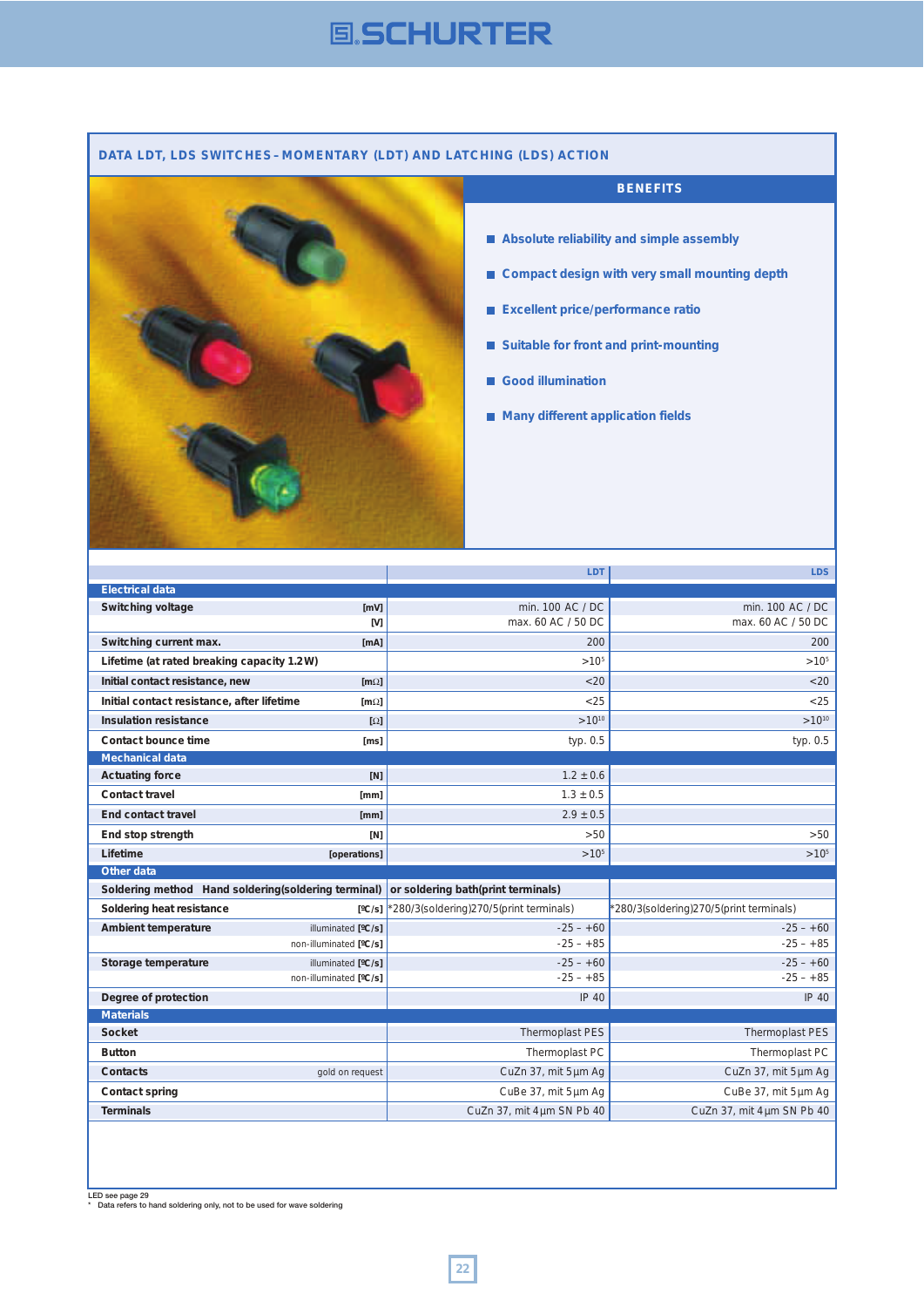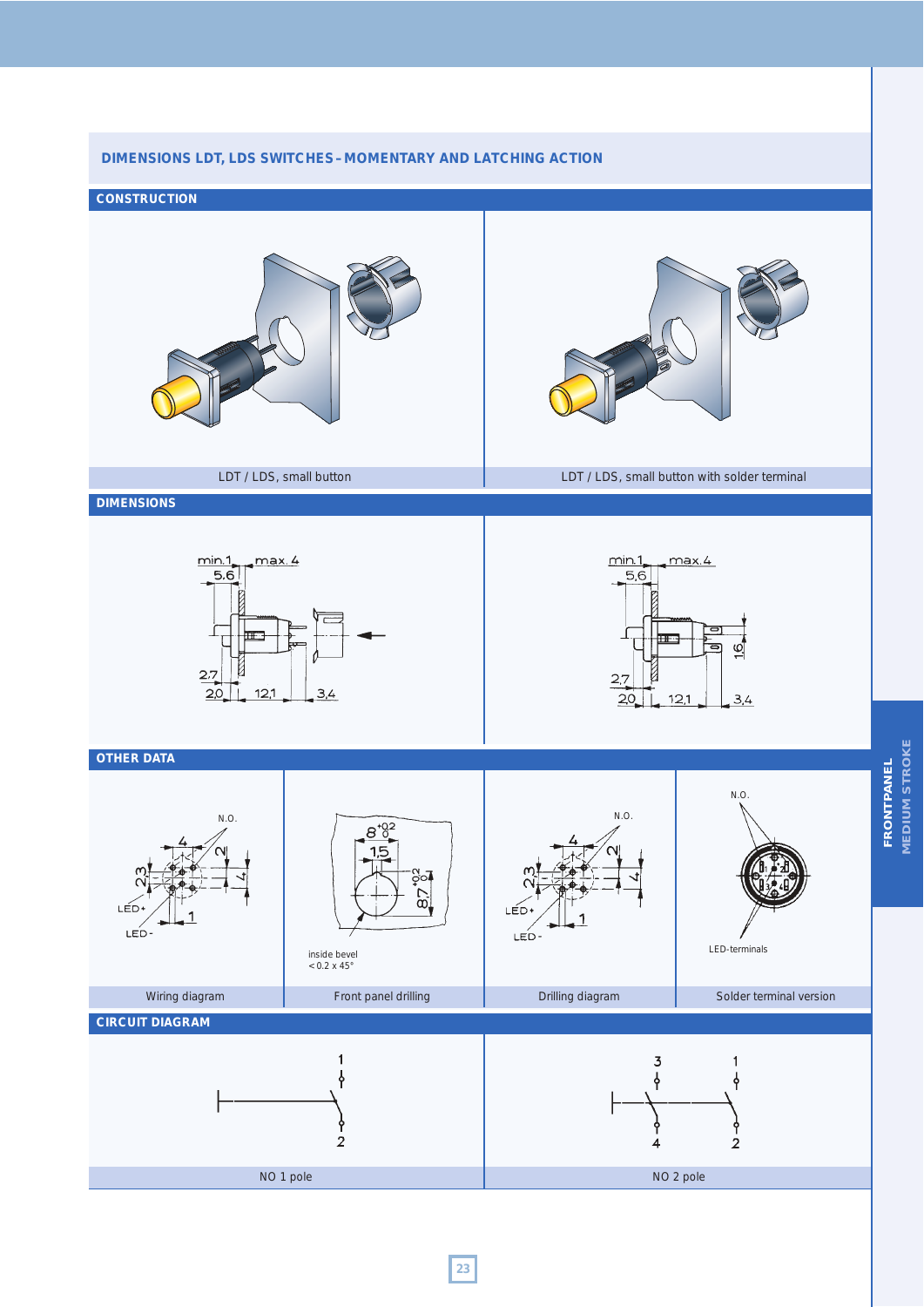# **国SCHURTER**

## **OVERVIEW LDT, LDS SWITCHES – MOMENTARY (LDT) AND LATCHING (LDS) ACTION**





**In addition to the versions with the small button, further versions with a large button and switching functions are available on request.**

**LDT/LDS LDT/LDS**

| <b>FEATURES</b>              |                                                             |                                         |  |  |  |
|------------------------------|-------------------------------------------------------------|-----------------------------------------|--|--|--|
| Illumination                 | non-illuminated                                             | illuminated                             |  |  |  |
| <b>Models</b>                | small button                                                | small button                            |  |  |  |
| <b>PART NUMBER*</b>          |                                                             |                                         |  |  |  |
| LDT NO 1 pole                | 0041.9141. x<br>0 x<br>$\mathbf x$                          | 0041.9146. x<br>X<br>X                  |  |  |  |
| LDT NO 2 pole                | 0041.9142. x<br>$\pmb{0}$<br>$\vert x \vert$<br>$\mathbf x$ | 0041.9147. x<br>$\bar{\mathbf{x}}$      |  |  |  |
| LDS NO 1 pole                | 0041.9151. x<br>$\vert x \vert$<br>$\pmb{0}$<br>$\mathbf x$ | 0041.9156. x<br>$\overline{\mathbf{x}}$ |  |  |  |
| LDS NO 2 pole                | 0041.9152.x<br>$\pmb{0}$<br>$\vert x \vert$<br>$\mathbf x$  | 0041.9157.<br>Ιx<br>X                   |  |  |  |
| Colour of small button **    |                                                             |                                         |  |  |  |
| red                          | 3                                                           |                                         |  |  |  |
| green                        | 5                                                           |                                         |  |  |  |
| black                        |                                                             |                                         |  |  |  |
| <b>Shape of bezel/button</b> |                                                             |                                         |  |  |  |
| round                        |                                                             |                                         |  |  |  |
| square                       |                                                             |                                         |  |  |  |
| <b>Colour of LED</b>         |                                                             |                                         |  |  |  |
| red                          |                                                             |                                         |  |  |  |
| green                        |                                                             |                                         |  |  |  |
| <b>Colour of bezel</b>       |                                                             |                                         |  |  |  |
| black                        |                                                             |                                         |  |  |  |
| <b>Mounting accessories</b>  |                                                             |                                         |  |  |  |
| Securing clip***             | (necessary for front panel mounting) 0850.9242              |                                         |  |  |  |
|                              | Securing clip:<br>Round bezel/button:                       | Square bezel/button:<br>LC.<br>ഥ        |  |  |  |

\* X in the Part No. must be replaced by the desired version \*\* With the illuminated version, the small button is transparent \*\*\*Securing clip must be ordered separately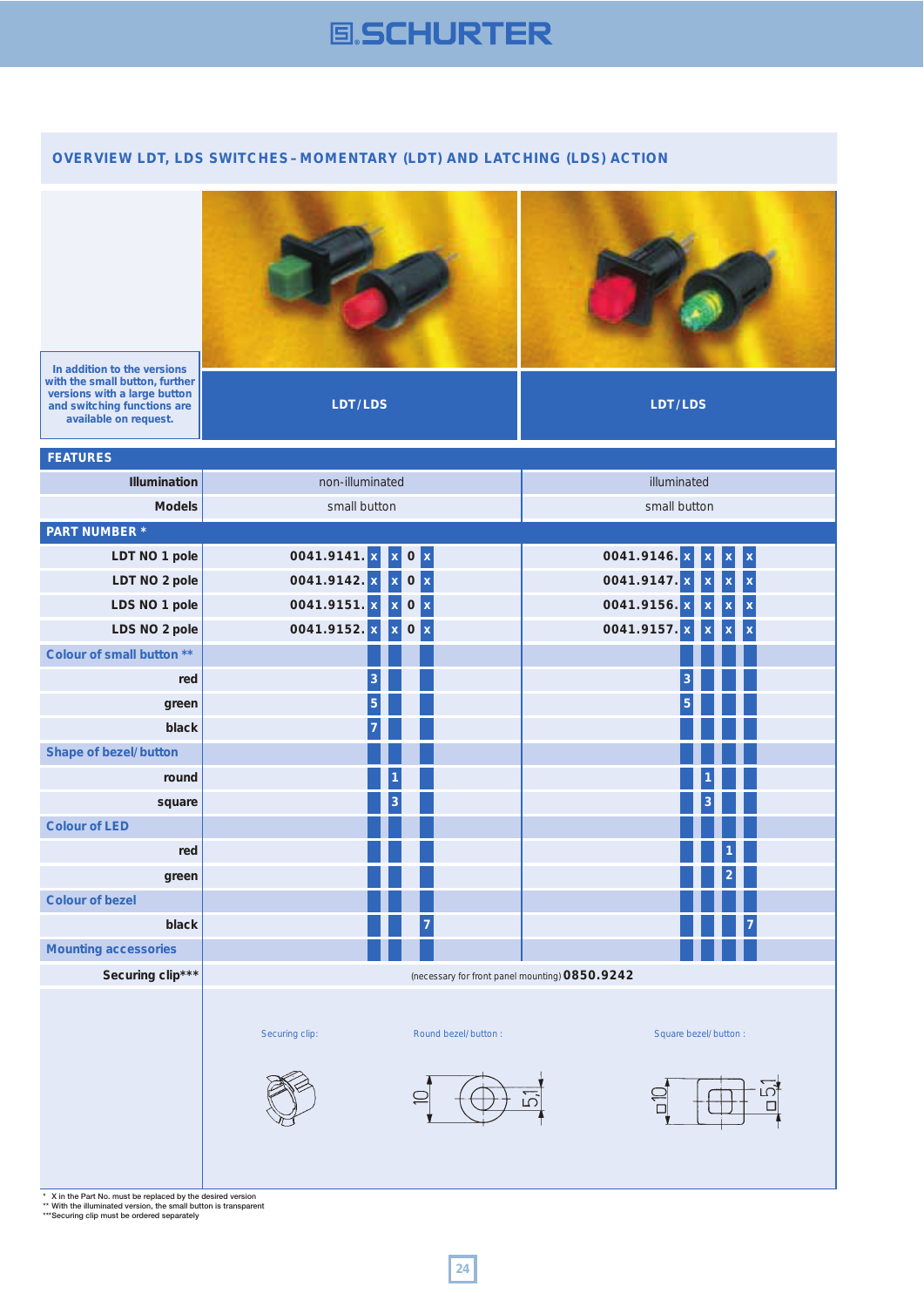## **OVERVIEW LDT, LDS SWITCHES–MOMENTARY (LDT) AND LATCHING (LDS) ACTION**



**LDT/LDS LDT/LDS**

**In addition to the versions with the small button, further versions with a large button and switching functions are available on request.**

| <b>FEATURES</b>                                           |                                                              |                                   |  |  |  |
|-----------------------------------------------------------|--------------------------------------------------------------|-----------------------------------|--|--|--|
| Illumination                                              | non-illuminated                                              | illuminated                       |  |  |  |
| <b>Models</b>                                             | small button with solder terminal                            | small button with solder terminal |  |  |  |
| <b>PART NUMBER*</b>                                       |                                                              |                                   |  |  |  |
| LDT NO 1 pole                                             | 0041.8841. x<br>$\bf{0}$<br>$\mathbf{x}$                     | 0041.8846.<br>X                   |  |  |  |
| LDT NO 2 pole                                             | $\vert$ x<br>0041.8842. x<br>$\pmb{0}$<br>X                  | 0041.8847.<br>x                   |  |  |  |
| LDS NO 1 pole                                             | 0041.8851. x<br>$\vert$ x<br>$\pmb{0}$<br>$\mathbf{x}$       | 0041.8856.<br>X                   |  |  |  |
| LDS NO 2 pole                                             | 0041.8852. x<br>$\pmb{0}$<br>$\vert x \vert$<br>$\mathbf{x}$ | 0041.8857. x<br>X<br>X            |  |  |  |
| Colour of small button **                                 |                                                              |                                   |  |  |  |
| red                                                       | 3                                                            |                                   |  |  |  |
| green                                                     | 5                                                            |                                   |  |  |  |
| black                                                     |                                                              |                                   |  |  |  |
| <b>Shape of bezel/button</b>                              |                                                              |                                   |  |  |  |
| round                                                     |                                                              |                                   |  |  |  |
| square                                                    |                                                              |                                   |  |  |  |
| <b>Colour of LED</b>                                      |                                                              |                                   |  |  |  |
| red                                                       |                                                              |                                   |  |  |  |
| green                                                     |                                                              |                                   |  |  |  |
| <b>Colour of bezel</b>                                    |                                                              |                                   |  |  |  |
| black                                                     | 7                                                            |                                   |  |  |  |
| <b>Mounting accessories</b>                               |                                                              |                                   |  |  |  |
| Securing clip***                                          | 0850.9242                                                    |                                   |  |  |  |
|                                                           |                                                              |                                   |  |  |  |
|                                                           | Securing clip:<br>Round bezel/button:                        | square bezel/button:              |  |  |  |
|                                                           |                                                              |                                   |  |  |  |
|                                                           |                                                              |                                   |  |  |  |
|                                                           |                                                              | ம<br>ம<br>П                       |  |  |  |
|                                                           |                                                              |                                   |  |  |  |
|                                                           |                                                              |                                   |  |  |  |
|                                                           |                                                              |                                   |  |  |  |
| X in the Part No. must be replaced by the desired version |                                                              |                                   |  |  |  |

**FRONTPANEL MEDIUM STROKE**

FRONTPANEL<br>MEDIUM STROKE

\* X in the Part No. must be replaced by the desired version \*\* With the illuminated version, the small button is transparent \*\*\*Securing clip is included